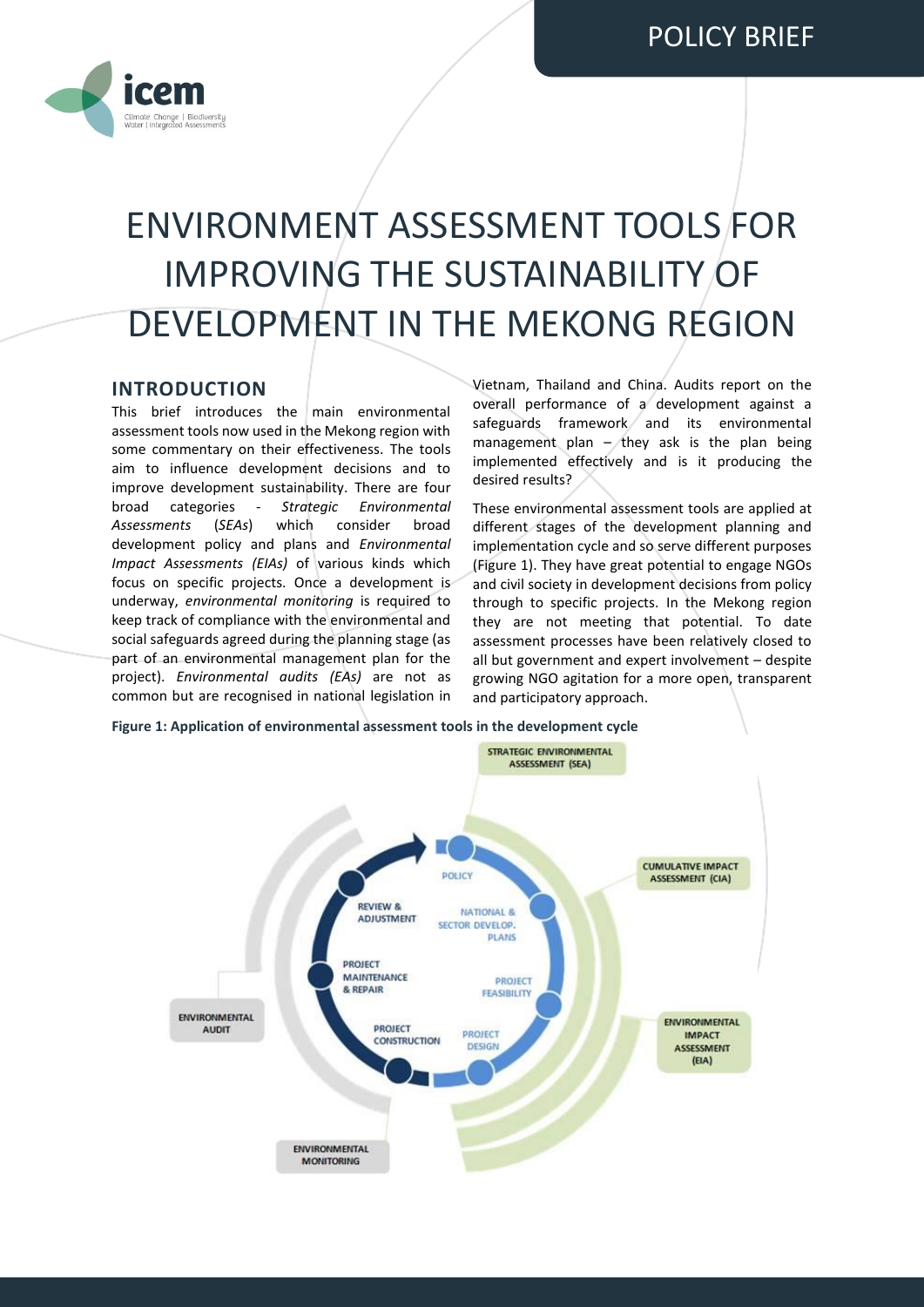

A trend in the region is for NGO's and universities to initiate assessments, studies and surveys so their advocacy relating to developments is better informed. That trend is particularly strong in Thailand where NGOs have prepared EIAs and even conducted SEAs. NGO advocacy through environmental assessment tools is also developing rapidly in Vietnam and China – the only countries in the region to have regulations for mandatory SEAs. In most cases SEAs and EIAs are conducted by university and semi government institutes, initiated and contracted by government agencies.

There is a growing private sector capacity and involvement in conducting project related EIAs. In Vietnam hundreds of EIAs are prepared each year involving local environment companies and university centres of various kinds - although the quality of assessments is not consistent and the capacity of local government to properly review them is limited. The assessments act more to capture only the most serious potential impacts.

Environmental monitoring is largely conducted by university entities on contract from government. Only large development projects have capacity to manage their own monitoring programs –thousands of manufacturing units throughout the region operate without effective environmental review and with little oversight. Yet, there is a steady move to require as a condition of licencing greater private sector investment in environmental management plan implementation and self-monitoring and reporting.

Also, NGOs and local communities are being involved to some extent in environment monitoring and auditing in all countries of the region but not systematically.

## **SEAS AND EIAS**

Many development strategies and plans have broad reaching socio-economic and environmental implications that cannot be adequately or efficiently captured in the context of project-specific environmental impact assessment.

*Strategic Environmental Assessment*, which includes assessments of cumulative impacts, addresses the broader strategic issues usually relating to more than one project and defines approaches for managing them. SEAs follow similar steps to EIA but have much larger boundaries in terms of time, space and subject coverage. SEAs serve as an umbrella level of analysis that feeds more specific EIAs and improves their quality. SEAs can use many methods from the environmental assessment tool box including cumulative assessment, comparative analysis of options, spatial analysis, trend analysis, institutional analysis and other forms of special studies to fill information gaps. SEA's should be tailored to the needs of the target policy or plan and stakeholders.

They could be conducted to enhance sustainability in regional wide policy and plan frameworks, even at the level of ASEAN agreements and for the various sector plans at GMS level (Figure 2).

#### **Figure 2: Potential environmental integrated levels in development decisions within the Mekong region**

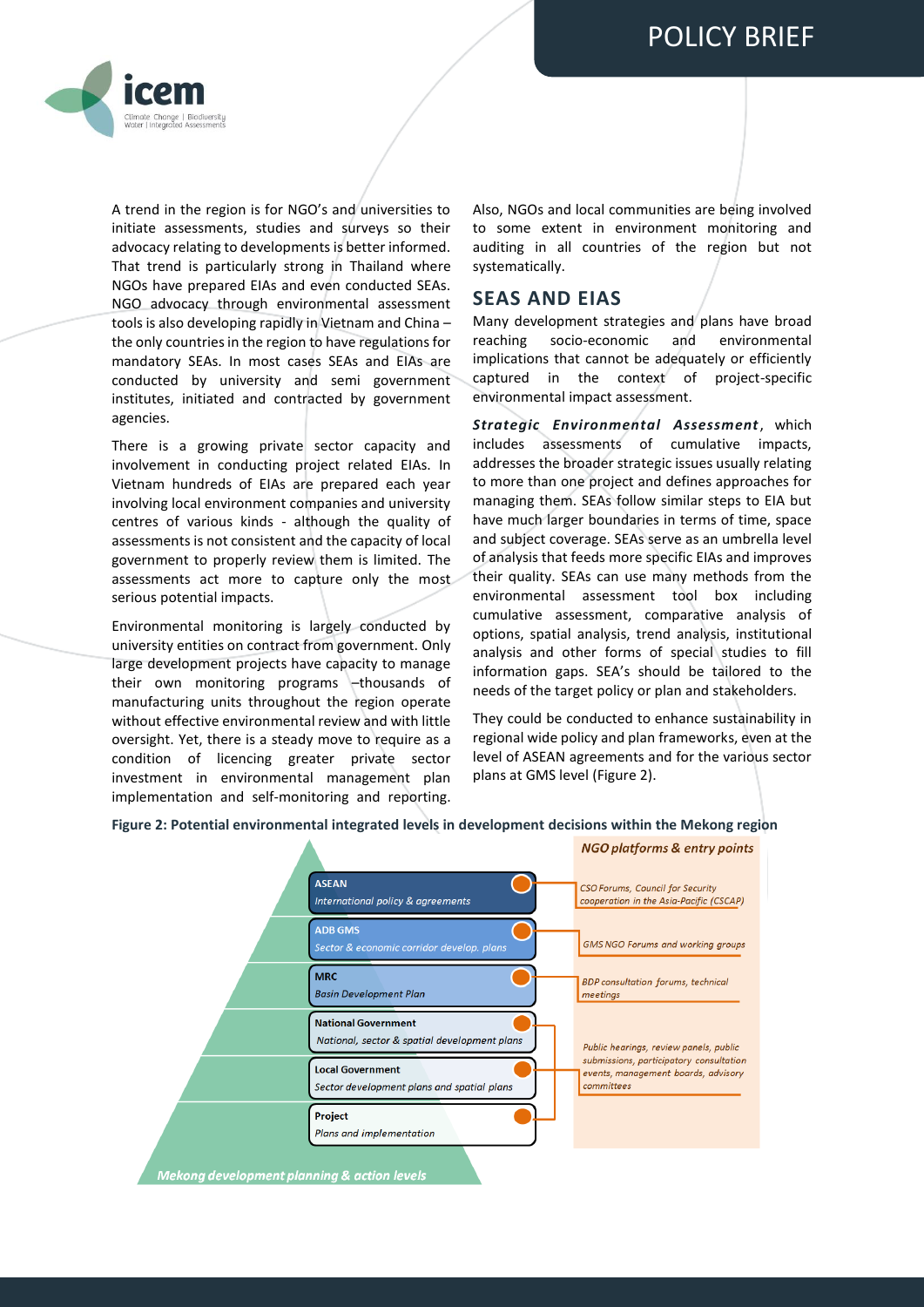

For example, ICEM conducted an SEA of the GMS Power Development Plan commissioned by ADB (ICEM 2014). The MRC could profitably adopt SEAs as a tool for regular use in improving sustainability in the Basin Development Plan and for critical regional policy issues such as the SEA into mainstream hydropower on the Mekong River conducted by ICEM for MRC (ICEM 2010). National and sector plans of various kinds can be subject to SEAs – ICEM conducted one of the first SEAs in the LMB into the Vietnam Power Development Plan commissioned by the World Bank (ICEM 2007). Also, sub-national river basins and the need for integrated planning are an appropriate target for SEAs to better inform and help shape basin management plans. ICEM conducted an SEA of the Vu Gia Thu Bon River Basin in Quang Nam Province of Vietnam in which cumulative assessment and trend analysis played an important role (ICEM 2008).

Vietnam requires SEAs of plans at all levels of government and across all sectors. China's regulations require that a sector or area wide SEA by conducted before any development project can proceed – i.e. a project must be implemented within a plan and policy framework that has benefitted from an SEA.

When addressing a development plan or a number of proposed projects within a shared area (eg a river basin), SEAs can lead, for example, to revisions and adjustments to the development "plan" and its implementation including (i) area wide and cross sectoral mitigation, (ii) additional more detailed assessments and studies, (iii) overarching environmental and social safeguards and zoning to ensure valuable assets are maintained and enhanced, (iv) innovations to planning and management procedures and (v) assessment on a wider range of options to meet development goals.

SEAs are an analytical and participatory approach that aims to integrate environmental, economic and social considerations into policies, plans and programmes to achieve sustainability. SEAs can:

- Assess an **existing** policy, plan or programme to improve environmental and socio-economic performance in on-going implementation, or
- Assess a policy, plan or programme **which is to be revised** to guide adjustments to its revised form, or
- Contribute to preparing a **new** policy, plan or program so that it addresses environmental and socio-economic concerns as it takes shape.

SEAs are a flexible tool that can have different forms. They can be initiated by government or NGOs. They can focus only on environmental impacts or integrate environmental, social and economic dimensions of sustainability. They can engage a broad range of stakeholders or be limited to expert evaluation and they can be conducted in a short time frame or over a long period. To be most effective, SEAs are best carried out as part of the policy, plan or program formulation, and are based on quick appraisal techniques so that results remain fresh and relevant to planning and decision making. SEAs are much less effective as a "stand alone" procedure, a one-off event or as a "mega-EIA" which cannot be replicated as a normal part of the planning process.

SEA might be applied to an entire sector (such as a national or regional policy on water resources management for example) or to a geographical area (for example, as part of a regional environment or river basin planning process). SEA does not replace or reduce the need for project-level EIA (although in some cases it can), but it can help to streamline and focus the integration of environmental concerns into decision-making, often making project-level EIA a more effective process. *SEA is proactive and 'sustainability driven', whilst EIA is largely reactive to the flow of development initiatives expressed as projects proposals.*

*Environmental Impact Assessment* (EIA) is a tool used to identify the environmental, social and economic impacts of a project prior to a decision to proceed with implementation. It aims to predict environmental impacts at an early stage in project planning and design, find ways and means to reduce adverse impacts, shape projects to suit the local environment and present the predictions and options to decision-makers. By using EIA both environmental and economic benefits can be achieved, such as smooth project implementation, avoided treatment and clean-up costs and the need for retrofitting and redesign, and reduced delays from unanticipated regulatory hurdles.

EIAs as a development planning tool have significant limitations. They come late in the planning process. They usually occur when decisions and commitment to a project are well advanced. They are site specific, project specific and often "sub-project" specific, for example, being applied separately to the various components of a hydropower development such as dam and reservoir, transmission lines, access roads and resettlement areas. In the Mekong region is it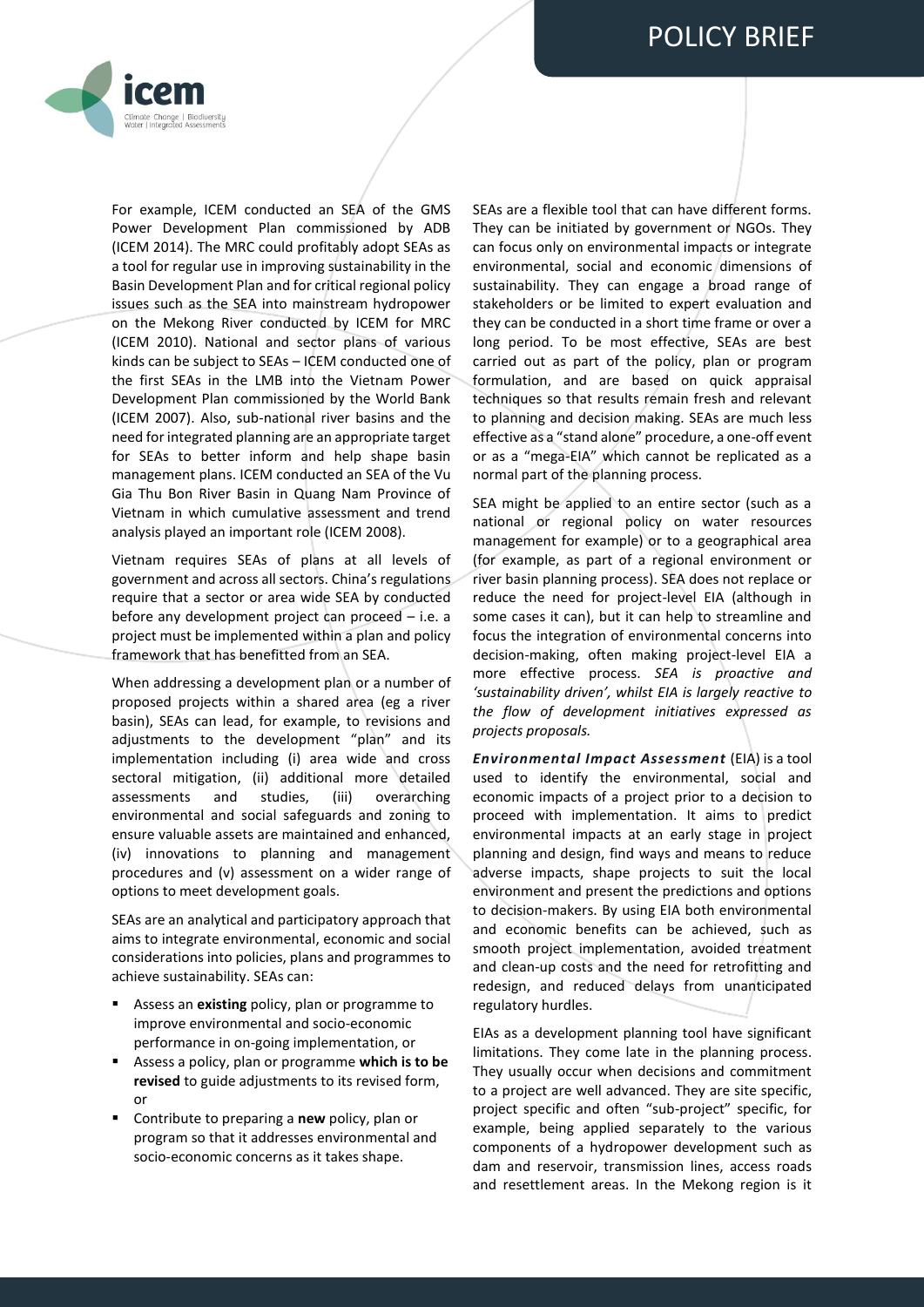

normal practice to break down major road and transmission line proposals into shorter sections for separate EIA – even those funded through ADB or the World Bank, especially where they cross international boundaries. EIAs in the region have limited consideration of economic and social issues, they rarely deal thoroughly with consideration of alternatives (e.g. sites or technologies), and they are particularly weak in consideration of cumulative impacts with development in other sectors or areas. They rarely deal with analysis of long term impacts.

To make up for those limitations some countries have applied expanded versions of EIA often of donor funded projects – such as *Environmental and Social Impact Assessment (ESIA)*. Thailand has introduced *Environmental and Health Impact Assessments (EHIA)*  for 11 types of projects including land allocation, mining, industrial estates, petrochemical industry, mineral processing, manufacturing, disposal or modification of radioactive substances, aviation transportation systems, ports, dams and reservoirs and thermal power plants. The size of project subject to an EHIA within each category is defined.

*Cumulative impact assessment* (CIA) is an important part of SEAs and EIAs of large projects. CIA is the assessment of the multiplier or cumulative impacts of more than one project or action across a geographic area or in the same area over time. With some notable exceptions such as the SEA of mainstream hydropower (ICEM 2010), SEA of the GMS Power Development Plan (ICEM 2014) and EIA of the Nam Thuen II Hydropower Project in Lao PDR (ADB 2004), cumulative assessment is not practiced in the Mekong region.

#### *Environmental monitoring and auditing*

Monitoring and auditing help determine whether the predicted impacts and proposed mitigation measures occur as defined in the Environment Management Plan normally formulated as an output of an EIA process. They verify compliance with the EMP including safeguard frameworks, to ensure that unforeseen impacts or failed mitigation measures are identified and addressed in a timely fashion.

In the Mekong region, the pace and scale of development is so great that governments, NGOs and affected communities are focusing their attention in a reactive fashion on new projects as they arise. There are two challenges with this approach. Often decisions are already made once a project proposal comes on to the environment agency or NGO radar - so potential influence is constrained. Also, it means that little attention and resources go to ensuring that agreed avoidance, enhancement and mitigation measures are being implemented once a development proceeds.

Compliance and enforcement are the weakest part of the development cycle in the region leading to extensive unwanted impacts and degradation. One of the most important tasks for an environment agency and a civil society network seeking to hold a project accountable is to effectively document the impacts of a project. Having well-presented and convincing evidence is often the key to helping managers and decision makers recognize that problems exist and need to be addressed.

Environmental monitoring and auditing are critical entry points to influence the sustainability and equity of development projects. They can lead to stricter enforcement of existing safeguards and management commitments. They can lead to modification of design, retrofitting and new safeguards to address unforeseen impacts. And they can identify areas were additional study and assessment are required to fully understand impacts and management requirements.

Once implementation of a development project has commenced, a program of environmental monitoring is needed with regular points at which a comprehensive audit is conducted. The proponent agency and private sector developer has a critical role to play in monitoring and auditing. Both those requirements should have been defined and agreed in the earlier environmental assessments conducted prior to implementation. The monitoring and audit is a sustainability performance evaluation. The process asks – Are the environmental and social safeguards being implemented along with other provisions of the environmental plan? – Are they effective and what is required to improve performance? Audits follow similar steps as other methods in the environmental assessment family.

# **ENVIRONMENTAL ASSESSMENT STEPS**

SEA, EIA and even environmental auditing follow a similar phased assessment and reporting process with consultation, analysis and documentation at each step (Figure 3).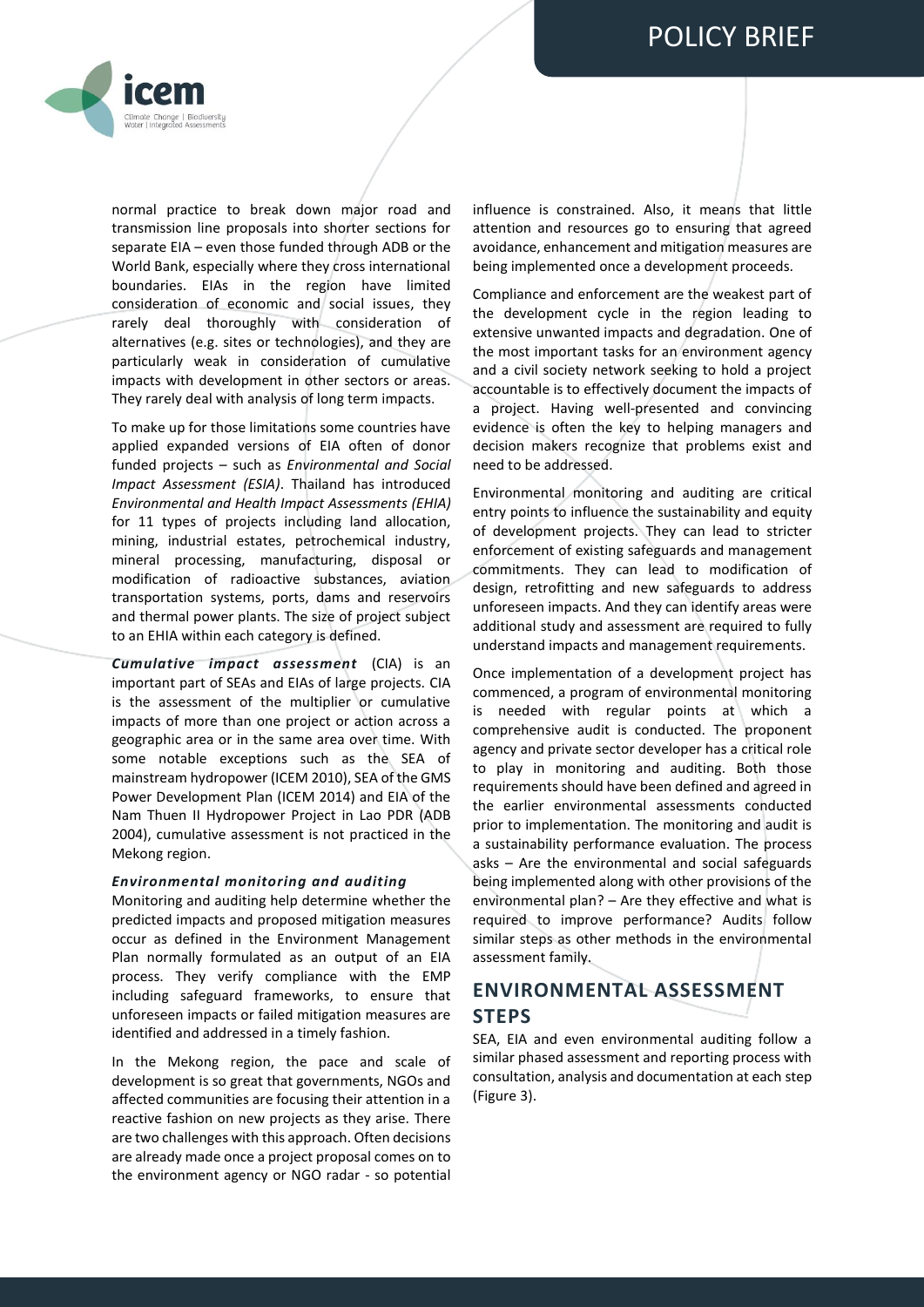



#### **Figure 3: Steps in the environmental assessment process**



At each of those steps the key questions to be addressed are:

#### *Scoping*

In the first step the coverage or scope of the assessment is defined. The scoping identifies the main themes and key issues to be targeted by asking  $(i)$ What are the most important issues of concern to development and conservation in the area? and (ii) How can those issues be categorised and prioritized – i.e. given strategic focus?

#### *Baseline assessment*

The second step involves gathering information in the area on the key development issues and analysing their past trends and current status. The main questions to be addressed are (i) What have been past trends for each of the key issues, and (ii) What will the trends look like when projected forward without the plan or project when other trends and drivers are considered.

#### *Impact assessment*

In the third step the impacts (risks and opportunities) of the proposed plan or project on the key development issues are assessed. The main questions to be addressed are (i) Will the plan or project affects the trends in the key issues, (ii) Will those affects provide benefits and/or costs, and (iii) Will those affects enhance or reduce sustainability?

#### *Avoidance, enhancement and mitigation*

The fourth step involves defining measures to avoid or mitigate the negative effects of the plan or project and to enhance their benefits. The main questions to be considered are (i) How will the most important risks (negative effects) be avoided, (ii) How will the most important benefits(positive effects) be enhanced, and (iii) How will the negative effects that can't be avoided be mitigated – i.e. be reduced?

The process is similar across assessment methods – but the detailed inputs and tools feeding the process will differ depending on resources, capacities and the requirements of the assessment. For example, as part of the sensitivity and trends analysis, the MRC SEA of mainstream hydropower drew from original

modelling of hydrology and sedimentation, and climate change under various scenarios conducted by MRC programs. The original research going to support the Basin Development Plan on fisheries, water quality, socio-economic conditions and navigation also fed into the assessment. Other methods applied by the SEA included macro-economic analysis and valuation, social and demographic analysis, GIS analysis of natural and social system effects, GHG comparative analysis, extreme event risks analysis and energy and power modelling and analysis, and species population dynamics and migration patterns analysis for fish. That SEA also considered development alternatives.

Normally it is not the function of an SEA team to "stand in the shoes" of development planners with original research and definition and assessment of different strategic development options – but in the Mekong region where there are so many gaps in information and plans, most often that proves necessary. The European model of short and sharp SEAs which function as check that a wide range of formal sustainability requirements have been met in policies and plans is difficult to apply when so much of the foundation analysis on which they are constructed is lacking.

# **CONCLUSION**

SEAs, EIAs and subsequent environmental monitoring and auditing are essential tools in the development control process. They are all practiced to varying degrees in the Mekong region. There has been deep experience with EIAs over several decades and all six Mekong countries have frameworks of regulations and rules for their application. Only in China and Vietnam are SEAs conducted as an essential contribution to development planning. Thailand has informal guidelines and some agencies such as the Royal Irrigation Department have commissioned SEAs of controversial development proposals. Environmental monitoring effort is inconsistent and often only point source. Environmental audits are rarely conducted.